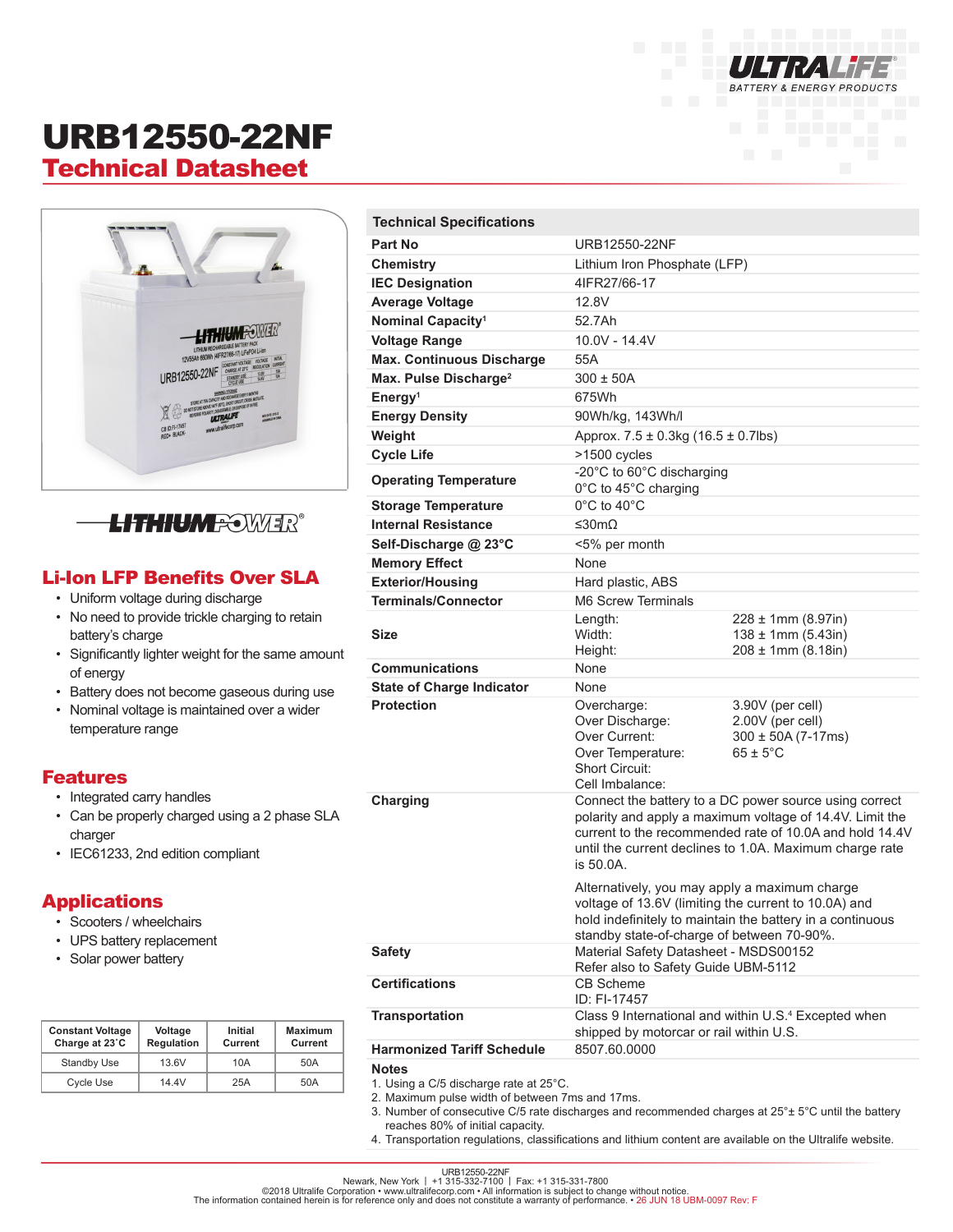### **Dimensions**